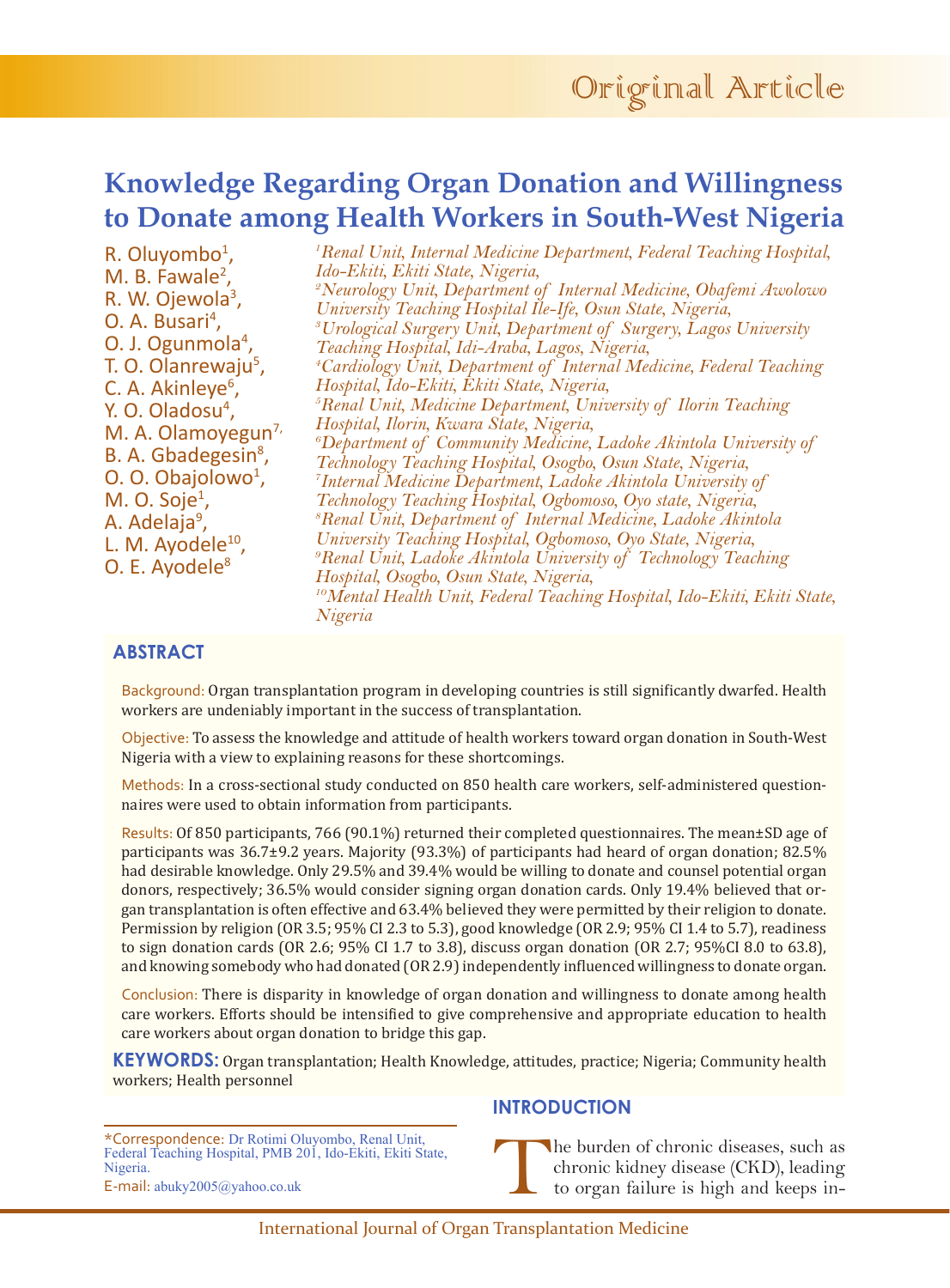#### R. Oluyombo, M. B. Fawale, *et al*

creasing. The loss to organ failure worldwide is alarming and the available and effective treatment of end-stage organ failure such as CKD is transplantation. Prevalence of CKD from community studies in Nigeria ranges between 16% and 26% [1-2], and 6.7% to 8.4% [3-4] constituted medical admissions. Transplantation is not only cost-effective but also saves and improves quality of life  $[5, 6]$ . The cost of the alternative treatment for organ failure such as dialysis in kidney failure and outcome is both compelling and poor [7, 8]. However, the gap between supply and demand for organ donation widens daily and needs continuous activities and program to fill.

Thirteen years after the first transplantation in Nigeria, organ transplantation is still being significantly dwarfed by non-availability of donors as a major factor [5]. Transplantation in Nigeria is limited, as in most other African countries, to living donors. Demand for organs grows as prevalence for chronic diseases such as hypertension [9], diabetes [11, 12], and daunting burden of infectious diseases, which contribute to organ failure in the region  $\lceil 13 \rceil$ , increases. There is no national coordination of the program with transplantation activities coordinated by each center based on their local protocol. The process of funding of transplantation is majorly by patients and their families with just 10.5% of government support for the few [5]. There is no health insurance coverage for either treatment of end-stage kidney failure or organ transplantation. Inferentially, even though Nigerian constitution does not forbid organ donation, there is no enabling legislative framework to guide the professionals or protect the donors or relations. In spite of this major challenge, the professionals have undoubtedly demonstrated great skills through collaboration among centers and the outcome of kidney transplantation, for instance, is comparable with developed world [5].

The third WHO Global Consultation on Organ Donation and Transplantation advocates self sufficiency [14]. Striving to achieve self sufficiency optimizes the resources available within a country to meet demand for organ donation and transplantation. Each country and region needs to activate all opportunities to increase the yield of organs for transplantation. Attitudes and lack of knowledge among health care workers (HCWs) have been identified as barrier and pivotal to successful organ donation [15].

In view of the perennial shortage of organs for donation in spite of increasing transplant centers in the country, we hypothesized that HCWs who are crucial to successful transplantation are not favorably disposed to organ donation. We looked at the knowledge and belief of HCWs toward organ donation in South-West Nigeria.

## **MATERIALS AND METHODS**

This is a cross-sectional study involving two tertiary health institutions, two secondary health institutions (general hospitals) and four primary health centers in Osun and Ekiti states of Nigeria. The hospitals and health centers were non-transplant centers but in the radius of about 80–100 km to transplant centers. The study was carried out to mark World Kidney day 2012. The period of the study was between January 2012 and June 2012.

The study was conducted using a self-administered questionnaire. The questionnaire had three parts, which seek information on sociodemography, knowledge, and attitude of the participants toward organ donation. Doctors were excluded from the study. Except the time when the questionnaire was rejected, consecutive health care workers were given the questionnaire.

The participants' income was classified arbitrarily as "low," "medium," and "high" based on the monthly income of US\$ ≤300, 301– 500, and >500, respectively. Level of education was considered "medium" and "high" in HCWs with up to secondary school, and higher than secondary school education, respectively. Knowledge of the respondents was assessed as "poor," "fair," or "good" (desirable) through scores from questions answered correctly regarding meaning and awareness of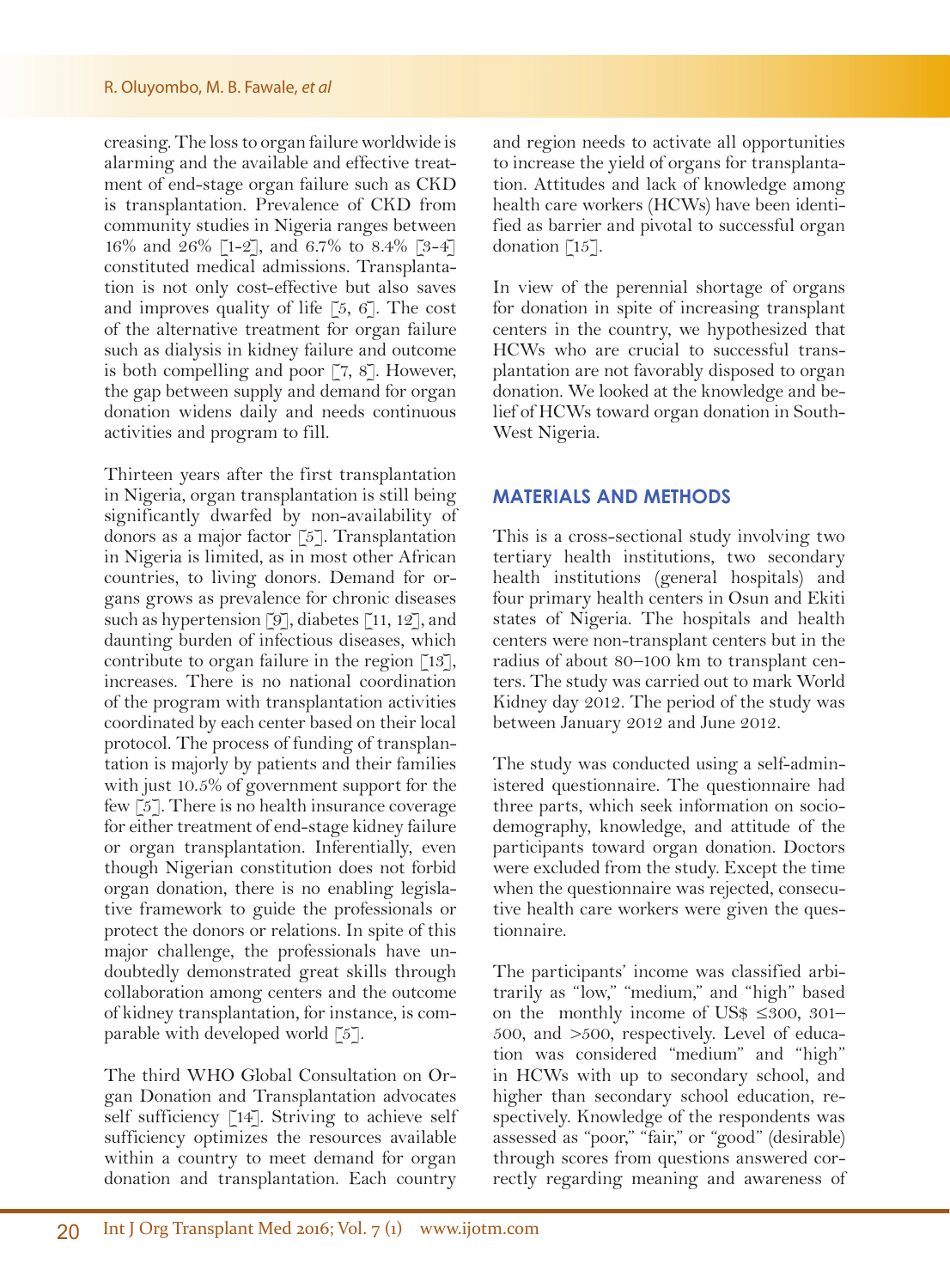the terms "organ donation," "risks and effectiveness of organ donation," "legislation and consents in organ donation," and "the sources of information for their knowledge." Other questions were on readiness to donate, influence of religion, who the participants would like to donate organ to, the most important factor to consider before donating such organs, whether they have seen anybody who donated, whether they would discuss organ donation with the family of a potential donor, signing of organ donation card if available, and whether their own family will allow their organ to be donated. The study was approved by the Research and Ethical Committees of the hospitals.

#### Statistical Analysis

Data was analyzed with SPSS® for Windows® ver 20. Participants who have never heard of organ donation were excluded from the main analysis.  $\chi^2$  was used for the analysis of proportions of categorical variables. Independentsample *Student's t* test was used to compare means for two groups of variables. Logistic regression analysis of factors affecting willingness to donate using various variables with significance levels at p=0.02 from univariate analysis was used to determine the independent predictors of organ donation. A p value <0.05 was considered statistically significant.

## **RESULTS**

Out of 850 questionnaires distributed, 766 were returned giving a response rate of 90.1%. The mean±SD age of the participants was 36.7±9.2 years; 88.6% of participants were female who were younger than male counterparts (41.6±9.0 *vs* 32.4±7.2, p=0.001); 629 (82.1%) of the participants were Christians (Table 1). Of  $715$  (93.3%) who have heard of organ donation, only 88 (12.3%) would definitely want to donate while 45% would want to think about it.

## Knowledge and Beliefs of HCWs about Organ Donation

HCWs participated in this study heard about organ donation from doctors (13.7%), newspapers only (8.7%), and combination of other sources like television and radio (67.4%). Scoring the knowledge about organ donation, 590 (82.5%) were assessed to have desirable knowledge. Four-hundred and fifty-three (63.4%) participants believed that their religion allows organ donation and 494 (69.1%) would prefer to donate to only their family members. Only 2 (0.3%) would consider religion of recipients while 33.3% and 19.2% considered relation to and age of the prospective recipient important factors for donation. For living donation, 430 (60.1%) believed donor should give consent while 340 (47.6%) and 135 (18.9%) of HCWs believed family and spouse should give con-

| Table 1: Socio-demographic characteristics of participants and levels of health care. |                 |                   |                  |         |  |  |
|---------------------------------------------------------------------------------------|-----------------|-------------------|------------------|---------|--|--|
| Characteristics                                                                       | Male<br>$n(\%)$ | Female<br>$n(\%)$ | Total<br>$n(\%)$ | p value |  |  |
| <b>Educational level</b>                                                              |                 |                   |                  |         |  |  |
| Medium                                                                                | 4(5)            | 59(8.7)           | 50(7.0)          |         |  |  |
| High                                                                                  | 83 (95)         | 620 (91.3)        | 665 (93.0)       | 0.191   |  |  |
| Religion                                                                              |                 |                   |                  |         |  |  |
| Christianity                                                                          | 57 (66)         | 572 (84.2)        | 629(82.1)        |         |  |  |
| Islam                                                                                 | 30(35)          | 107(15.8)         | 137 (17.9)       | 0.001   |  |  |
| Marital status                                                                        |                 |                   |                  |         |  |  |
| Single                                                                                | 15(17)          | 93 (13.7)         | 108(14.1)        |         |  |  |
| Married                                                                               | 72 (83)         | 586 (86.3)        | 658 (85.9)       | 0.371   |  |  |
| Monthly income                                                                        |                 |                   |                  |         |  |  |
| Medium                                                                                | 10(16)          | 197(30.3)         | 207(29.0)        |         |  |  |
| High                                                                                  | 54 (84)         | 454 (69.7)        | 508(71.0)        | 0.014   |  |  |
|                                                                                       |                 |                   |                  |         |  |  |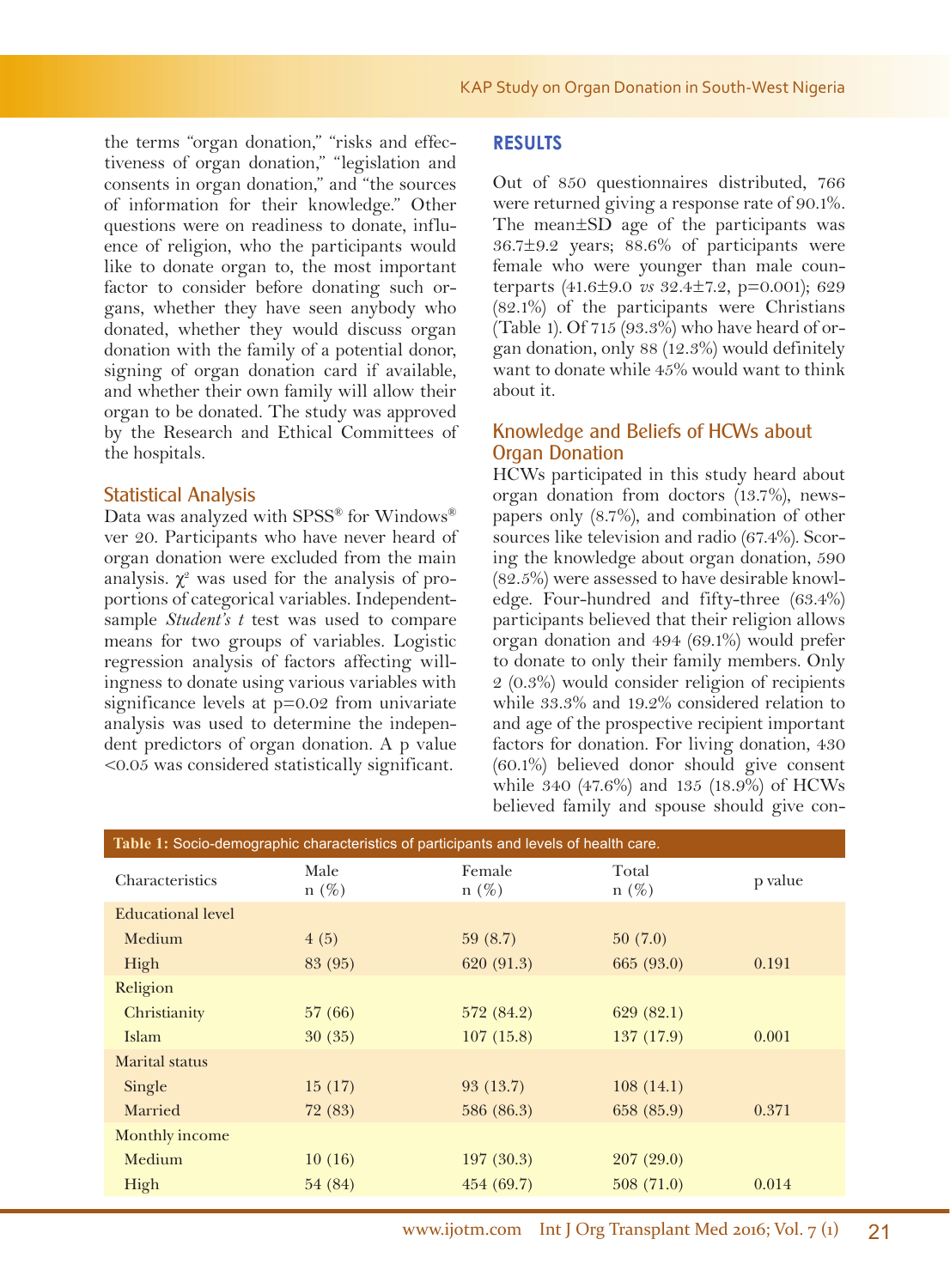#### R. Oluyombo, M. B. Fawale, *et al*

sent for cadaveric organ donation, respectively. Five-hundred and four (70.5%) agreed that organ donation should be promoted.

Only 139 (19.4%) believed that organ transplantation is often effective; 541 (76.2%) believed it is sometimes effective. More participants (574 [74.9%] *vs* 502 [65.5%]) believed that kidney transplantation is more effective than liver transplantation. Four-hundred and fifty (62.9%) got the correct definition of "or-

gan donation" as "the removal of the tissues of human body for the purpose of transplantation to another person" and 662 (92.6%) agreed that organ donation is to save life. Five-hundred and fifty-nine (78.2%) believed organ donation is associated with risks and only 22 (3.1%), and 6 (0.8%) knew somebody who had donated and waited for transplantation, respectively.

About the existence of a local or an international legislation to regulate organ donation,

| Table 2: Factors affecting willingness of health care workers to donate organ |                       |             |         |  |  |  |
|-------------------------------------------------------------------------------|-----------------------|-------------|---------|--|--|--|
|                                                                               | Willingness to donate |             |         |  |  |  |
| Factor                                                                        | Yes, $n(\%)$          | No, $n(\%)$ | p value |  |  |  |
| Gender                                                                        |                       |             |         |  |  |  |
| Male                                                                          | 14 (22)               | 50(78)      |         |  |  |  |
| Female                                                                        | 197 (30.3)            | 454 (69.7)  | 0.160   |  |  |  |
| <b>Marital</b> status                                                         |                       |             |         |  |  |  |
| Single                                                                        | 29(28.2)              | 74 (71.8)   |         |  |  |  |
| Married                                                                       | 182 (29.7)            | 430 (70.3)  | 0.740   |  |  |  |
| Level of education                                                            |                       |             |         |  |  |  |
| Up to secondary school                                                        | 20(40)                | 30(60)      |         |  |  |  |
| Diploma and above                                                             | 191 (28.7)            | 474 (71.3)  | 0.090   |  |  |  |
| Religion allows organ donation?                                               |                       |             |         |  |  |  |
| No                                                                            | 42(16.0)              | 220 (84.0)  | < 0.001 |  |  |  |
| Yes                                                                           | 169(37.3)             | 284 (62.7)  |         |  |  |  |
| Monthly income                                                                |                       |             |         |  |  |  |
| Medium                                                                        | 56(27.1)              | 151 (72.9)  | 0.350   |  |  |  |
| High                                                                          | 155(30.5)             | 353 (69.5)  |         |  |  |  |
| Signing of organ donation card?                                               |                       |             |         |  |  |  |
| N <sub>o</sub>                                                                | 101(22.2)             | 353 (77.8)  | < 0.001 |  |  |  |
| Yes                                                                           | 110(42.1)             | 151 (57.9)  |         |  |  |  |
| Discussing organ donation?                                                    |                       |             |         |  |  |  |
| N <sub>o</sub>                                                                | 42(19.3)              | 176 (80.7)  | < 0.001 |  |  |  |
| Yes                                                                           | 169 (34)              | 328 (66.0)  |         |  |  |  |
| Knowing anyone who had donated organ?                                         |                       |             |         |  |  |  |
| N <sub>o</sub>                                                                | 192 (27.7)            | 501(72.3)   | < 0.001 |  |  |  |
| Yes                                                                           | 19 (86)               | 3(14)       |         |  |  |  |
| Knowing somebody waiting for transplantation?                                 |                       |             |         |  |  |  |
| N <sub>o</sub>                                                                | 205 (28.9)            | 504(71.1)   | 0.001   |  |  |  |
| Yes                                                                           | 6(100)                | 0(0)        |         |  |  |  |
| Knowledge of organ donation score                                             |                       |             |         |  |  |  |
| Good                                                                          | 26(20.8)              | 405(68.6)   | 0.019   |  |  |  |
| Fair                                                                          | 185 (31.4)            | 99 (79.2)   |         |  |  |  |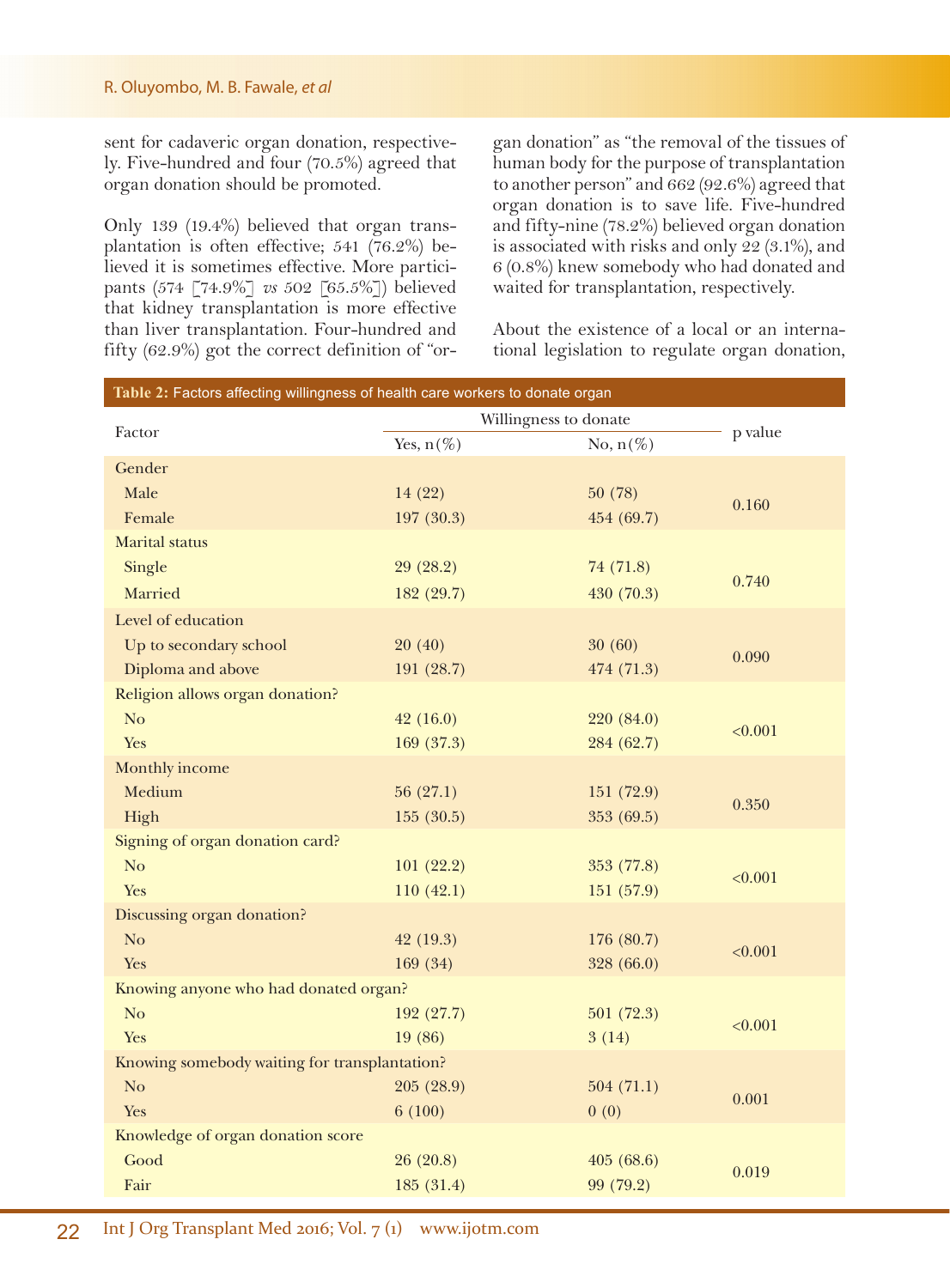362 (50.6%) said "no such legislations exist;" 512 (71.6%) believed there is need for laws to govern organ donation. In answering "which organ could be donated?" 684 (89.3%) knew that kidney, heart, eyes, and liver could be donated. Majority (545  $\lceil 75.6\% \rceil$ ) believed that organ donated could be misused or misappropriated.

Being female (p=0.001), having higher education ( $p=0.035$ ) and income ( $p=0.004$ ) were positively associated with higher knowledge scores. Knowing the correct definition of organ donation and belief that transplantation is effective were all significantly associated with better knowledge scores (p<0.05). Similarly, HCWs who knew somebody who had donated organ (p=0.001) or waited for transplantation  $(p=0.001)$  also had high knowledge scores.

## Willingness of HCWs to Donate

Only 211 (29.5%) of studied HCWs were willing to donate; 218 (36.4%) would be willing to discuss organ donation when caring for a potential donor, and 202 (28.3%) would never discuss organ donation. More females (30.3%) than males (21.9%) would be willing to donate (p=0.160) (Table 2). People whose religion permits to donate, would also be more willing than those who believed their religions do not give them permission to donate. However, more males than females (68.8% *vs* 33.3%, p=0.001), and HCWs with higher education than others (64.2% *vs* 54.0%, p=0.148) would consider signing organ donation cards. Similarly, HCWs who had the permission of their religion to donate were more likely to consider signing organ donation card if asked to do so (p=0.001). If asked to sign organ donation card, only 261 (36.5%) would do so; the families of only 46 (6.4%) HCWs were likely to

grant permission for organ donation at death; 386 (54%) families were unlikely to agree.

Out of 211 participants who would be willing to donate 22.2% would be ready to sign organ donor card if asked to do so. Willingness to donate was higher but not significantly different among the three tiers of health care levels (42.7% *vs* 29.9% *vs* 27.5%, p=0.602). Table 3 shows the results of the multivariate logistic regression analysis. HCWs whose religion permits organ donate, were independently associated with willingness to donate (OR 3.79, 95% CI 2.51 to 5.76). Knowing somebody who had donated, readiness to sign organ donation card, and high knowledge score, independently influenced willingness to donate organ.

## **DISCUSSION**

We found that only 29.5% of studied HCWs were willing to donate organ, though there was high level of awareness (93%) and knowledge (82.5%) about organ donation. There were varying reports of willingness to donate organ among HCWs in Nigeria. Anochie, *et al* [15], reported that  $\langle 50\% \rangle$  of medical students studied would be willing to donate kidneys for transplantation. Aghanwa, *et al* [16], in Ile-Ife and Agaba, *et al* [17], in Jos reported willingness to donate kidneys in 52.1%, and 75.6% of HCWs, respectively. These two studies were conducted for living kidney donation in teaching hospitals with established renal treatment centers and medical doctors were included while our study considered organ donation both living and cadaveric—excluding doctors, among HCWs in the three tiers of health care. In addition, our study was conducted in the southwestern part of the country with pre-

| Table 3: Multivariate analysis of factors that influence willingness to donate at all levels of health care. |             |                                |  |  |  |
|--------------------------------------------------------------------------------------------------------------|-------------|--------------------------------|--|--|--|
| <b>Factors</b>                                                                                               | Coefficient | OR (95% CI)                    |  |  |  |
| High education                                                                                               | 0.245       | 1.29 $(0.65 \text{ to } 2.50)$ |  |  |  |
| Permission by religion                                                                                       | 1.334       | $3.79$ (2.51 to 5.76)          |  |  |  |
| Can discuss organ donation with relations                                                                    | 1.536       | 4.65 $(2.82 \text{ to } 7.66)$ |  |  |  |
| Know a previous donor                                                                                        | 2.119       | 8.32 (2.19 to 31.70)           |  |  |  |
| Would sign organ donor card                                                                                  | 1.123       | $3.07$ (2.07 to 4.56)          |  |  |  |
| Good knowledge score                                                                                         | 0.016       | $1.02$ (0.58 to 1.78)          |  |  |  |
|                                                                                                              |             |                                |  |  |  |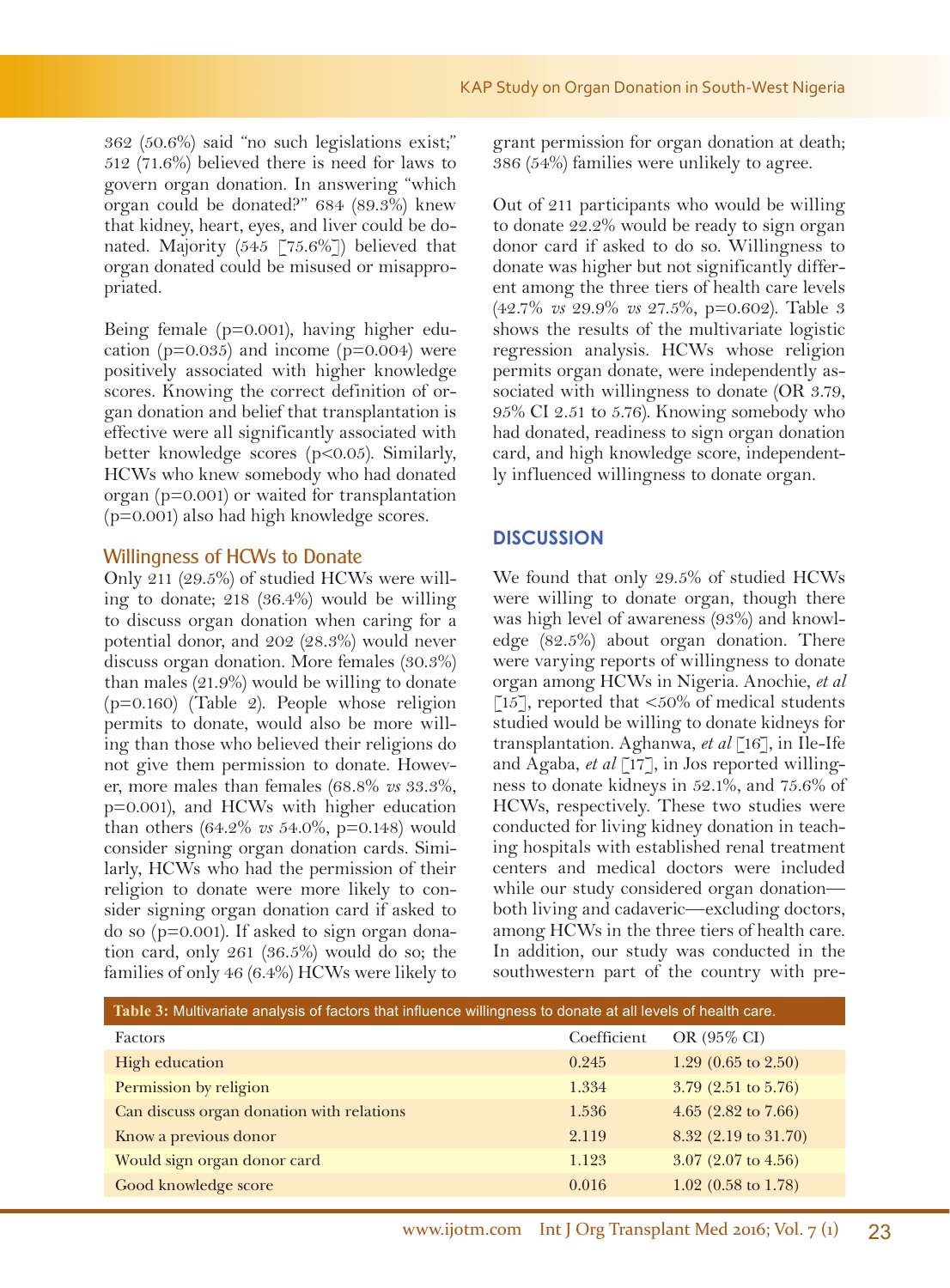#### R. Oluyombo, M. B. Fawale, *et al*

dominantly Yoruba tribe. LLiyasu, *et al* [18], reported low willingness to donate among this cohort compared to other tribes in a study conducted in the northern part of the country.

Only 1 in 4 of those who were willing to donate was ready to sign donor card. In Germany, only 1 in 10 of people in support of organ donation signed donor card [19], and one-fourth of adults in the UK [20], have registered on the national donor registry. In another study, among HCWs in Turkey, 44.2% were willing to donate but only 17.9% carried donor cards [21]. It is a situation of inability to action good intention. Plausible reasons are socio-cultural beliefs and traditions. Agreeing to sign organ donation cards imply mutilation of body at death or after, which according to many is a taboo and against religious belief.

Almost half of the HCWs studied were not decisive. This implies needs for activities that motivate and encourage positive attitude through appropriate information dissemination. Within 13 years, Portugal reported over 100% increases in organ donation by training health professionals [7]. Acquaintance with transplantation process in established centers should form part of the training because less than 1% and 5% of HCWs have known someone who had donated and waited for transplantation, respectively.

The proportion of participants who would be ready to discuss organ donation with relations of potential patients for cadaveric donation was low but associated with positive attitude toward donation. The main reasons for this deficiency might be because of inexperience and inadequate information. Medical staffs are the first to establish contacts with potential donors and if they are well-informed and convinced, could engender successful organ donation [22]—both living and cadaveric.

As much as two-thirds of studied HCWs agreed that organ donation should be promoted even though they were aware that it is not without risks. This may be for the fact that it saves life as expressed by about twothirds of HCWs. Meanwhile, half of the par-

ticipants knew there was no local law guiding organ donation with appropriate legislation in place. Various policies such as presumed consent (opt-out), enforced presumed consent and informed consent (opt-in) are in operation in Europe and other developed countries with established organ transplantation program. Framework of the establishment and national policy influence organ donation rate. Opt-out policy for instance, has been shown to increase organ donation rates in Spain [23, 24]. It is not impossible that socio-cultural complexities would be a factor in a country like Nigeria, as it was reported in other countries like Iran. Appropriate and considerate national policy on organ donation would ethically propel organ donation. It will also guide and protect both the service providers and users.

Considering the high proportion of HCWs who believed organ donation was not without risks, it is important to educate the HCWs on the possible risks to donors of organ. Any seemingly gray areas should be tackled and wrong notion about risks should be demystified. However, with improvement in surgical skills in harvesting organs, peri-operative planning and appropriate legislation in the selection of donors, risk to donors have been minimized significantly [25]. Desirable experience of self-fulfillment and invaluable psychological relief as reported by Schnitzler, *et al* [26, 27], should justify sustainability of organ donation. Follow-up studies have shown good encouragement in short- and long-term safety of living kidney donation and morbidity and mortality remain low in organ donation [28- 30].

Being female, having higher education, earning higher income and believing in the effectiveness of organ transplantation positively promote desirable knowledge of organ donation. This is similar to the findings of other study groups [31-33]. However, neither the level of education nor income significantly influenced willingness to donate in this study. Nina and Irwin reported that people with higher level of education tend to have skeptical attitudes toward organ donation [34]. More specific education directed toward organ do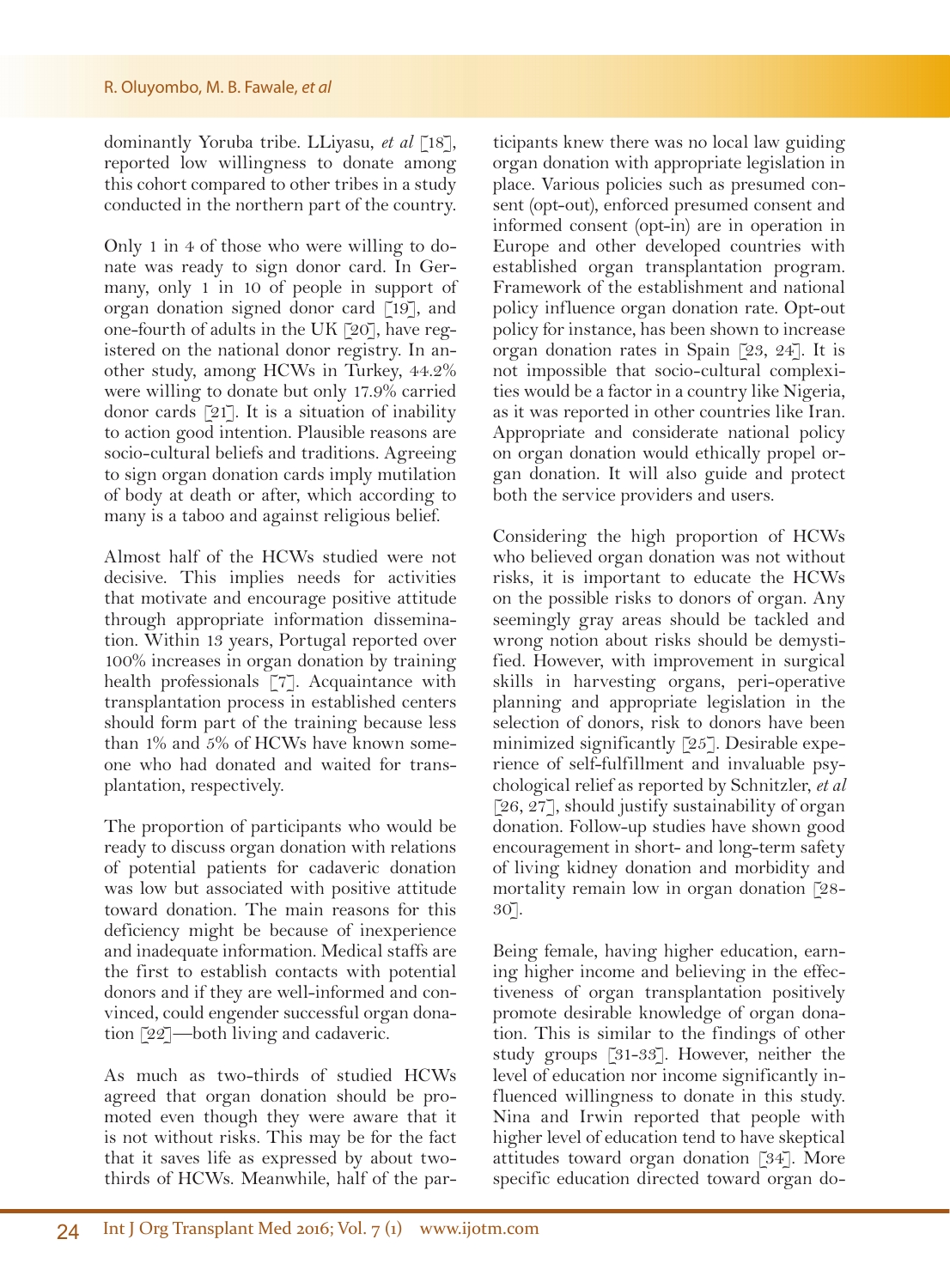nation rather than general education is more relevant in improving attitude of HCWs to organ donation [35, 36].

Many studies have emphasized the importance of religion [37, 38]. A report from the northern part of Nigeria revealed religion as an independent factor affecting willingness to donate [18]. Nigeria, even though constitutionally secular, has diverse religious affiliations. Therefore, to increase organ yield, it is imperative to include leaders of religion. No religion formally forbids principles of organ donation as a way to save life [39-41], but many controversies exist. Religion plays a pivotal role and was reported to have a significant influence among the Asians [42]. In Iran, Dehghani, *et al* [43], reported high level of family refusal to allow their relations to donate as it was difficult to accept the concept of brain damage because miracles could still happen. Lack of adequate information on the position of religion on organ donation could limit its invaluable benefits. Religion is a reality in human experience that finds expression in beliefs, relationship and practice. For effective and successful transplantation program, health authority should organize forum for constructive debates for clerics of various religion as they have great influence on the worshippers.

In conclusion, this study showed that majority of HCWs would want organ donation promoted and were aware of risks. We also observed a wide margin between knowledge of organ donation and willingness to donate. However, the factors recognized among HCWs in this study are amenable to change. A pragmatic and comprehensive medical education, adequate information to improve knowledge and exposure coupled with improved religious knowledge that demystifies area of concern, fear and confusion is warranted. We also believe that this study would form a template for full-fledged organ donation—including cadaveric transplantation in the country as this is not farther from now again.

### **CONFLICT OF INTEREST:** None declared.

## **FUNDING SUPPORT:** None.

#### **REFERENCES**

- 1. Oluyombo R**,** Akinsola A, Ayodele OE, *et al*. A community study of the prevalence, risk factors and pattern of chronic Kidney disease in Osun State, South West, Nigeria. *West Afr J Med* 2013;**32**:85- 92.
- 2. Nalado A. Pattern and Prevalence of chronic kid-<br>ney disease in Khumbotso community, Kano State.<br>Faculty of Internal Medicine, West African Postgraduate Medical College for the award of Fellow-<br>ship of the College (FWACP) **2010**.
- 3. Ulasi II, Ijoma CK, Onodugo OD, *et al*. Towards prevention of chronic kidney disease in Nigeria: a community-based study in Southeast Nigeria. *Kid Int suppl* 2013;**3**:195-201.
- 4. Arogundade FA, Sanusi AA, Hassan MO, *et al*. Pattern, clinical characteristics and outcome of ESRD in Ile-Ife, Nigeria: Is there a change in trend. *Afri Health Sci* 2011;**11**:594-601.
- 5. Ulasi II, Ijoma CK. The enormity of chronic kid- ney disease in Nigeria: The situation in a Teaching Hospital in Southeast Nigeria. *J Trop Med* 2010;**6**: 501957. doi: 10.1155/2010/501957
- 6. Arogundade FA. Kidney transplantation in a lowresource setting: Nigeria experience. *Kidney Int Suppl* 2013;**3**:241-5. doi:10.1038/kisup.2013.23
- 7. The Madrid Resolution on Organ Donation and Transplantation National Responsibility in Meeting the Needs of Patients, Guided by the WHO Principles. *Transplantation* 2011;**91** Suppl 11:S29-31. doi: 10.1097/01.tp.0000399131.74618.a5.
- 8. Fukuhara S, Yamazaki C, Hayashino Y, *et al*. The ease Treatment in Japan. *Int J Health Care Finance Econ* 2007;**7**:217.
- 9. Oluyombo R, Okunola OO, Olanrewaju TO, *et al*. Challenges of hemodialysis in a new renal care center: call for sustainability and improved outcome. *Int J Nephrol Renovasc Dis* 2014;**7**:347-52.
- 10. Kearney PM, Whelton M, Reynolds K, *et al.* Global burden of hypertension: Analysis of worldwide data. *The Lancet* 2005;**365**:217-23.
- 11. Wild S, Roglic G, Green A, *et al*. Global prevalence of diabetes: Estimates for the year 2000 and projections For 2030. *Diabetes Care* 2004;**27**:1047.
- 12. Annual data report 2009. United States Renal Data System, National Institutes of Health, Bethesda, MD, **2009**.
- 13. Naicker S. End stage renal disease in Sub-Saharan and South Africa. *Kidney Int.* 2003;**83:**S119-222.
- 14. WHO; Transplantation Society (TTS); Third WHO